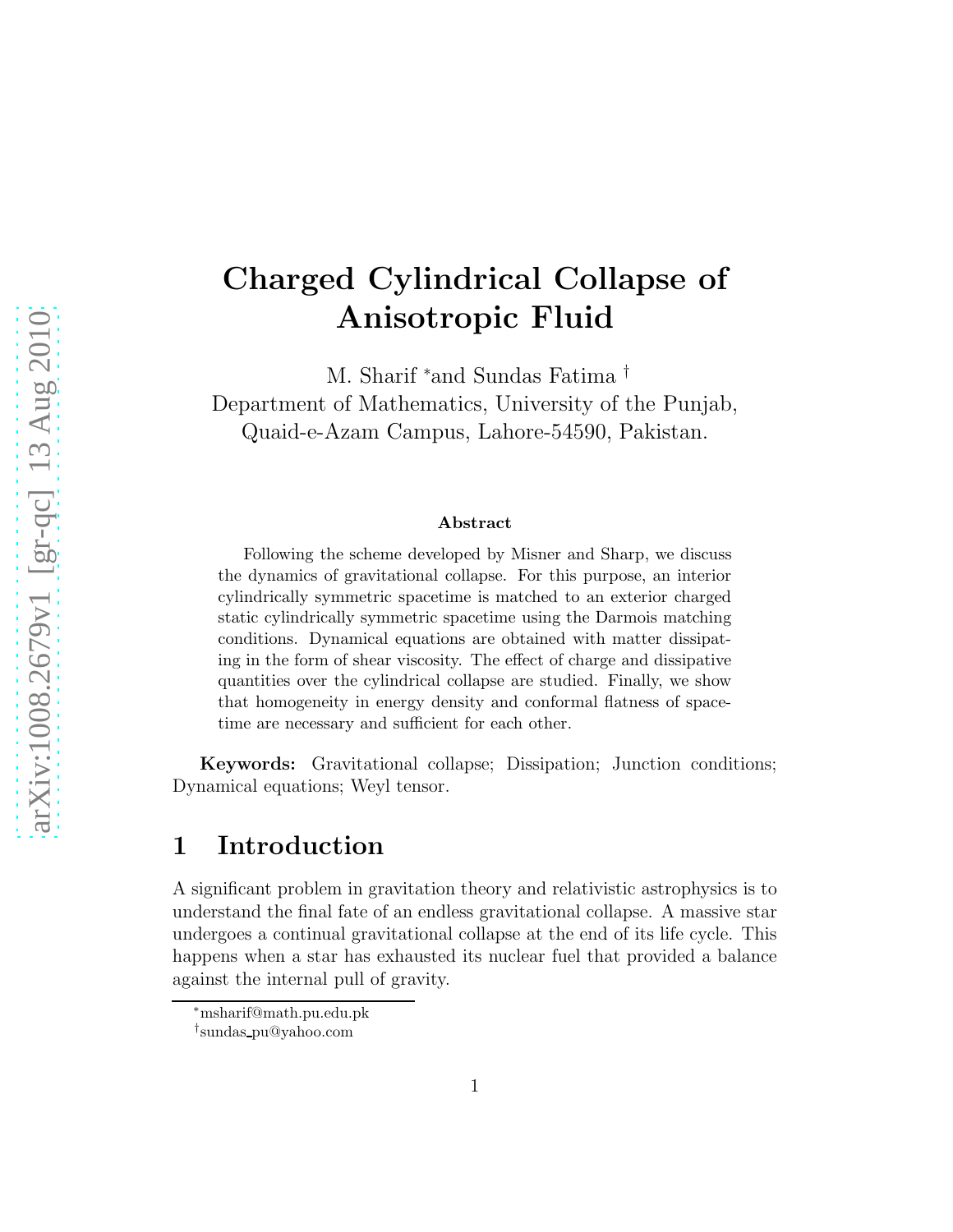The importance of gravitational collapse in relativistic astrophysics was realized with the pioneer work of Oppenheimer and Snyder [\[1\]](#page-16-0). They used general relativity to study the dynamical collapse of a homogenous spherical dust cloud under its own gravity. Joshi and Singh [\[2\]](#page-17-0) explored the spherically symmetric collapse of an inhomogeneous dust cloud. They found the end state of the gravitational collapse as a black hole or a naked singularity depending upon the initial density distribution and the radius of massive body. One may, however, consider dust as somewhat unrealistic form of matter, especially towards the end stages of a collapse, when pressures should be important. Keeping this fact in mind, the gravitational collapse of a perfect fluid and more general forms of matter have been studied. Misner and Sharp [\[3\]](#page-17-1) discussed the gravitational collapse by taking the spherically symmetric ideal fluid in the interior and the Schwarzschild spacetime in the exterior of a star. They provided a full account of the dynamical equations governing the adiabatic relativistic collapse.

Darmois [\[4\]](#page-17-2) presented junction conditions that joined two solutions of the Einstein field equations across the surfaces of discontinuity. Sharif and Ahmad [\[5\]](#page-17-3) discussed junction conditions between static exterior and non-static interior spacetime in the presence of a positive cosmological constant. They also investigated the effect of a positive cosmological constant on spherically symmetric collapse with a perfect fluid. It was concluded that a positive cosmological constant slows down the rate of collapse. The same authors [\[6\]](#page-17-4) also worked on cylindrical collapse of two perfect fluids using high speed approximation scheme and examined the effects of pressure on the high speed collapse for two possible cases. Kurita and Nakao [\[7\]](#page-17-5) discussed the collapse of null dust in the cylindrically symmetric spacetime and found a naked singularity at the symmetric axis.

Gravitational collapse is a highly dissipative process  $|8|$ -[\[10\]](#page-17-7) whose effects cannot be ignored in the study of collapse. Chan [\[11\]](#page-17-8) studied a realistic model for a radiating star which undergoes dissipation in the form of radial heat flow and shear viscosity. He concluded that shear viscosity would increase anisotropy of pressure and also plays an important role in the study of gravitational collapse. The assumption of shear free motion of the fluid [\[12\]](#page-17-9)-[\[14\]](#page-17-10) is used to obtain exact solutions of the field equations but it is an unrealistic approach.

Herrera and Santos [\[9\]](#page-17-11) studied dynamical description of gravitational collapse in view of Misner and Sharp's formulation. Matter under consideration was distributed with spherical symmetry and energy loss in the form of heat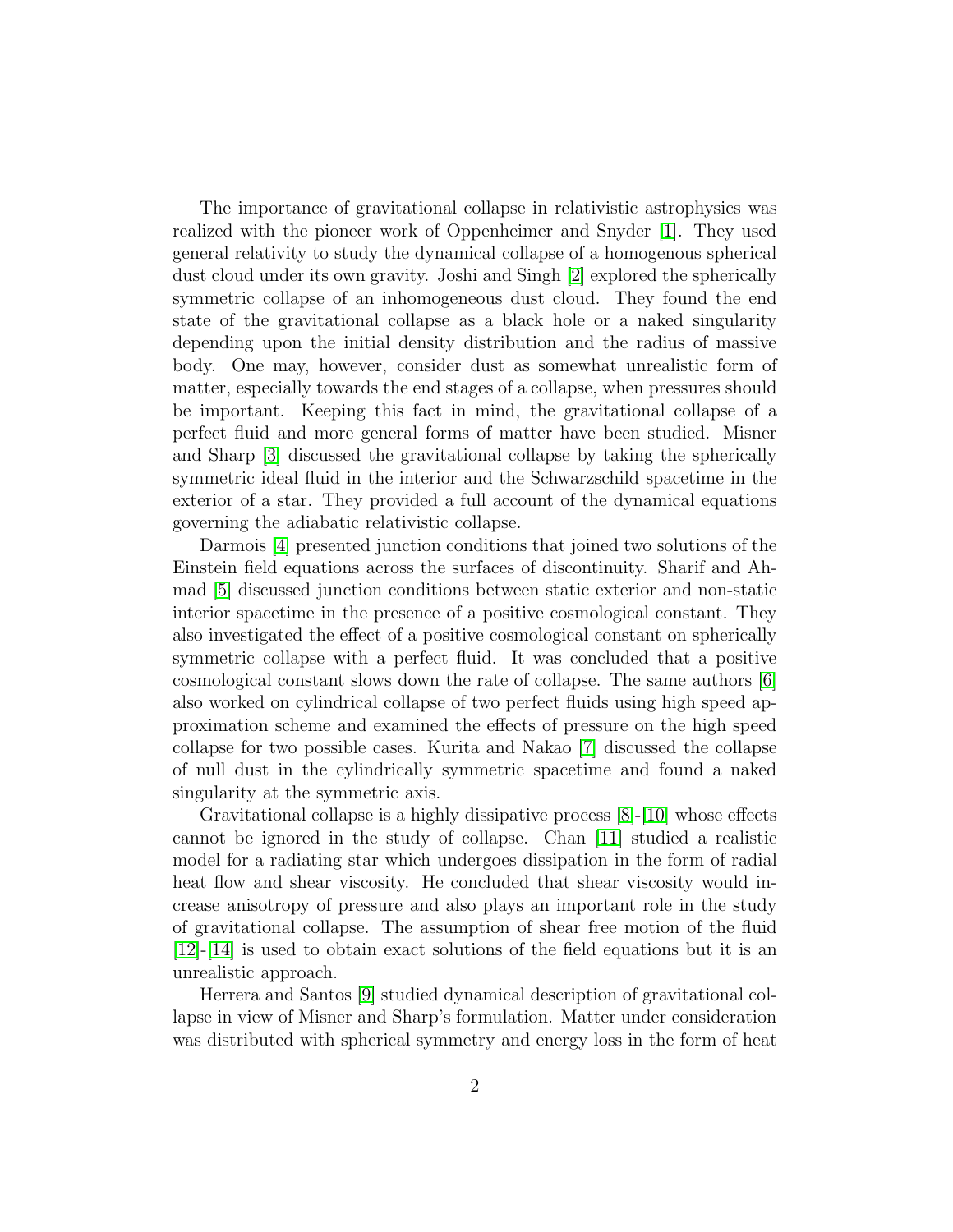flow and radiation. Herrera et al. [\[15\]](#page-17-12) formulated the set of equations with regularity and matching conditions for the static cylindrically symmetric distribution of matter. They showed that any conformally flat cylindrically symmetric static source cannot be matched to the Levi-Civita spacetime by using Darmois junction conditions. One of the authors (LH) [\[16\]](#page-17-13) discussed the inertia of heat and its role in the dynamics of dissipative collapse. Herrera et al. [\[17\]](#page-17-14) also formulated the dynamical equations to include dissipation in the form of heat flow, radiation, shear and bulk viscosity and then coupled with causal transport equations. Recently, Sharif and Rehmat [\[18\]](#page-17-15) extended this work for the plane symmetric gravitational collapse.

Some literature indicates keen interest for the inclusion of an electromagnetic field to discuss gravitational collapse. Bekenstein [\[19\]](#page-17-16) generalized the Oppenheimer-Volkoff equations of hydrostatic equilibrium [\[20\]](#page-17-17) and Misner-Sharp formulation for the dynamics of spherical gravitational collapse to the charged case. Nath et al. [\[21\]](#page-18-0) explored gravitational collapse in the presence of electromagnetic field by using the junction conditions between quasi-spherical Szekeres spacetime in the interior and the charged Vaidya spacetime in the exterior region. They concluded that formation of a naked singularity was enhanced by an electromagnetic field. Sharif and Abbas [\[22\]](#page-18-1) investigated the effect of an electromagnetic field on the spherically symmetric collapse with the perfect fluid in the presence of positive cosmological constant.

In a recent paper, Di Prisco et al. [\[23\]](#page-18-2) derived dynamical equations for the spherically symmetric collapse by including an electromagnetic field. They concluded that Coulomb repulsion might prevent the gravitational collapse of the sphere. They also found the effect of charge on the relation between the Weyl tensor and the inhomogeneity of energy density. In this paper, we study the dynamics of a charged cylindrically symmetric spacetime to see the effect of charge on the rate of gravitational collapse.

The format of the paper is the following. In the next section, we describe the gravitational source and some physical quantities. The Einstein-Maxwell field equation are given in section 3 and junction conditions are derived in section 4. We formulate the dynamical equations in section 5 and the relation between the Weyl tensor and the density homogeneity is given in section 6. The last section sums up the main results of the paper.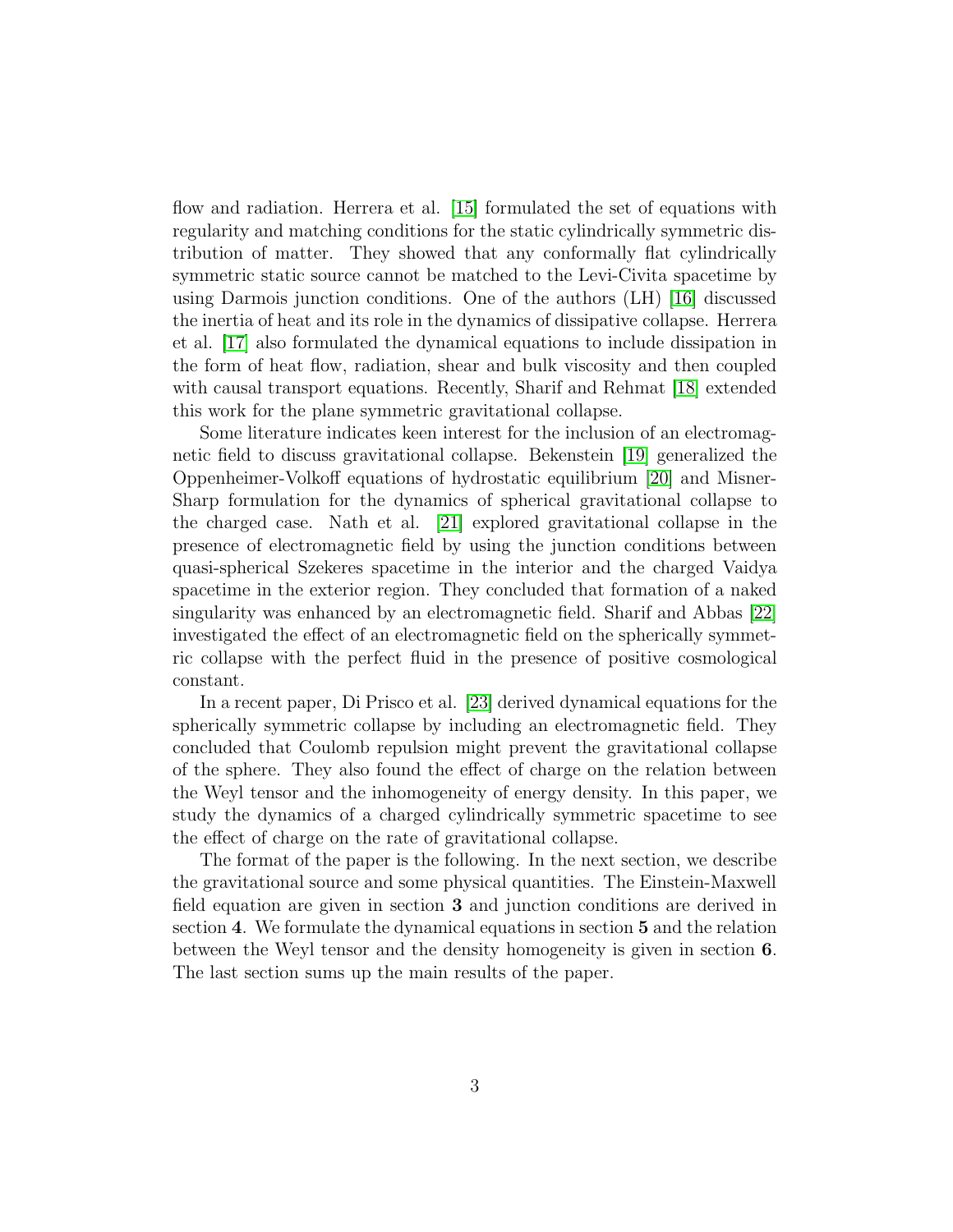# 2 Interior Matter Distribution and Some Physical Quantities

We consider a cylindrical surface with its motion described by a timelike three surface  $\Sigma$ , which divides 4D spacetime into interior  $M^-$  and exterior  $M^+$  manifolds. We assume co-moving coordinates inside hypersurface  $\Sigma$ . The interior cylindrically symmetric metric is given by

<span id="page-3-3"></span>
$$
ds_{-}^{2} = -A^{2}dt^{2} + B^{2}dr^{2} + C^{2}(d\phi^{2} + dz^{2}),
$$
  

$$
-\infty < t < +\infty, \quad 0 \leq r < +\infty, \quad 0 \leq \phi \leq 2\pi, \quad -\infty < z < +\infty
$$
 (1)

where  $\{\chi^{-\mu}\}\equiv \{t, r, \phi, z\}$   $(\mu = 0, 1, 2, 3)$  and A, B and C are functions of  $t$  and  $r$ . Matter under consideration is anisotropic fluid which undergoes dissipation in the form of shear viscosity. The energy-momentum tensor for such a fluid is defined as

<span id="page-3-4"></span>
$$
T_{\alpha\beta} = (\mu + P_{\perp})V_{\alpha}V_{\beta} + P_{\perp}g_{\alpha\beta} + (P_r - P_{\perp})\chi_{\alpha}\chi_{\beta} - 2\eta\sigma_{\alpha\beta},\tag{2}
$$

where  $\mu$ ,  $P_r$ ,  $P_\perp$ ,  $\eta$ ,  $V_\alpha$  and  $\chi_\alpha$  are the energy density, the radial pressure, the tangential pressure, the coefficient of shear viscosity, the four-velocity of the fluid and the unit four-vector along the radial direction respectively. These quantities satisfy

$$
V^{\alpha}V_{\alpha} = -1, \quad \chi^{\alpha}\chi_{\alpha} = 1, \quad \chi^{\alpha}V_{\alpha} = 0. \tag{3}
$$

The shear tensor  $\sigma_{ab}$  is defined by

<span id="page-3-0"></span>
$$
\sigma_{\alpha\beta} = V_{(\alpha;\beta)} + a_{(\alpha}V_{\beta)} - \frac{1}{3}\Theta(g_{\alpha\beta} + V_{\alpha}V_{\beta}),\tag{4}
$$

where the acceleration  $a_a$  and the expansion  $\Theta$  are given by

<span id="page-3-2"></span>
$$
a_{\alpha} = V_{\alpha;\beta}V^{\beta}, \quad \Theta = V^{\alpha}_{;\alpha}.
$$

Let it be mentioned here that the bulk viscosity does not appear explicitly as it has been absorbed in the form of radial and tangential pressures of the collapsing fluid. The four-velocity and the unit four-vector are given by

<span id="page-3-1"></span>
$$
V^{\alpha} = A^{-1} \delta_0^{\alpha}, \quad \chi^{\alpha} = B^{-1} \delta_1^{\alpha}.
$$
 (6)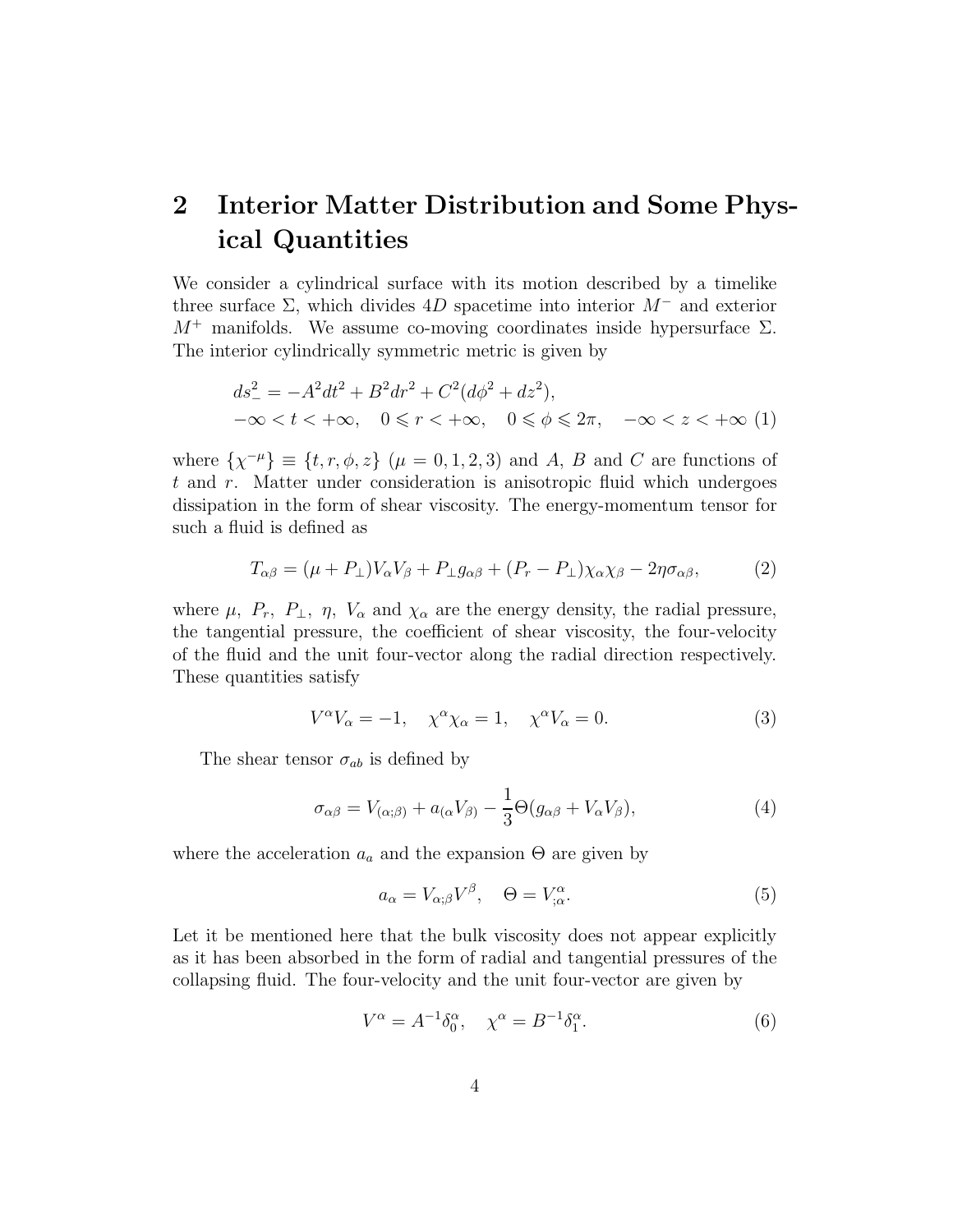From Eqs.[\(4\)](#page-3-0) and [\(6\)](#page-3-1), the non-zero components of the shear tensor are

$$
\sigma_{11} = \frac{2}{\sqrt{3}} B^2 \sigma, \quad \sigma_{22} = \sigma_{33} = -\frac{1}{\sqrt{3}} C^2 \sigma.
$$
 (7)

The shear scalar  $\sigma$  is defined by [\[24\]](#page-18-3)

$$
\sigma = \frac{1}{\sqrt{3}A} \left( \frac{\dot{B}}{B} - \frac{\dot{C}}{C} \right),\tag{8}
$$

where dot refers to differentiation with respect to  $t$ . Thus we have

$$
\sigma_{\alpha\beta}\sigma^{\alpha\beta} = 2\sigma^2. \tag{9}
$$

Using Eqs. $(5)$  and  $(6)$ , it follows that

$$
a_1 = \frac{A'}{A}, \quad \Theta = \frac{1}{A} \left( \frac{\dot{B}}{B} + 2\frac{\dot{C}}{C} \right), \tag{10}
$$

where prime represents derivative with respect to r.

The C-energy for the cylindrical symmetric spacetime is defined by [\[25\]](#page-18-4)

$$
E = \frac{1}{8}(1 - l^{-2}\nabla^a r \nabla_a r),
$$
\n(11)

where

$$
\rho^2 = \xi_{(1)a}\xi_{(1)}^a, \quad l^2 = \xi_{(2)a}\xi_{(2)}^a, \quad r = \rho l.
$$

Here  $\rho$  is the circumference radius, l is the specific length, r is the areal radius,  $\xi^a$  stands for Killing vectors of cylindrically symmetric spacetime and E represents the gravitational energy per specific length of the cylinder. Thus the specific energy of the cylinder with the contribution of electromagnetic field in the interior region can be written as [\[26\]](#page-18-5)

<span id="page-4-0"></span>
$$
E' = \frac{l}{8} + \frac{C}{2} \left( \frac{\dot{C}^2}{A^2} - \frac{C'^2}{B^2} \right) + \frac{s^2}{2C}.
$$
 (12)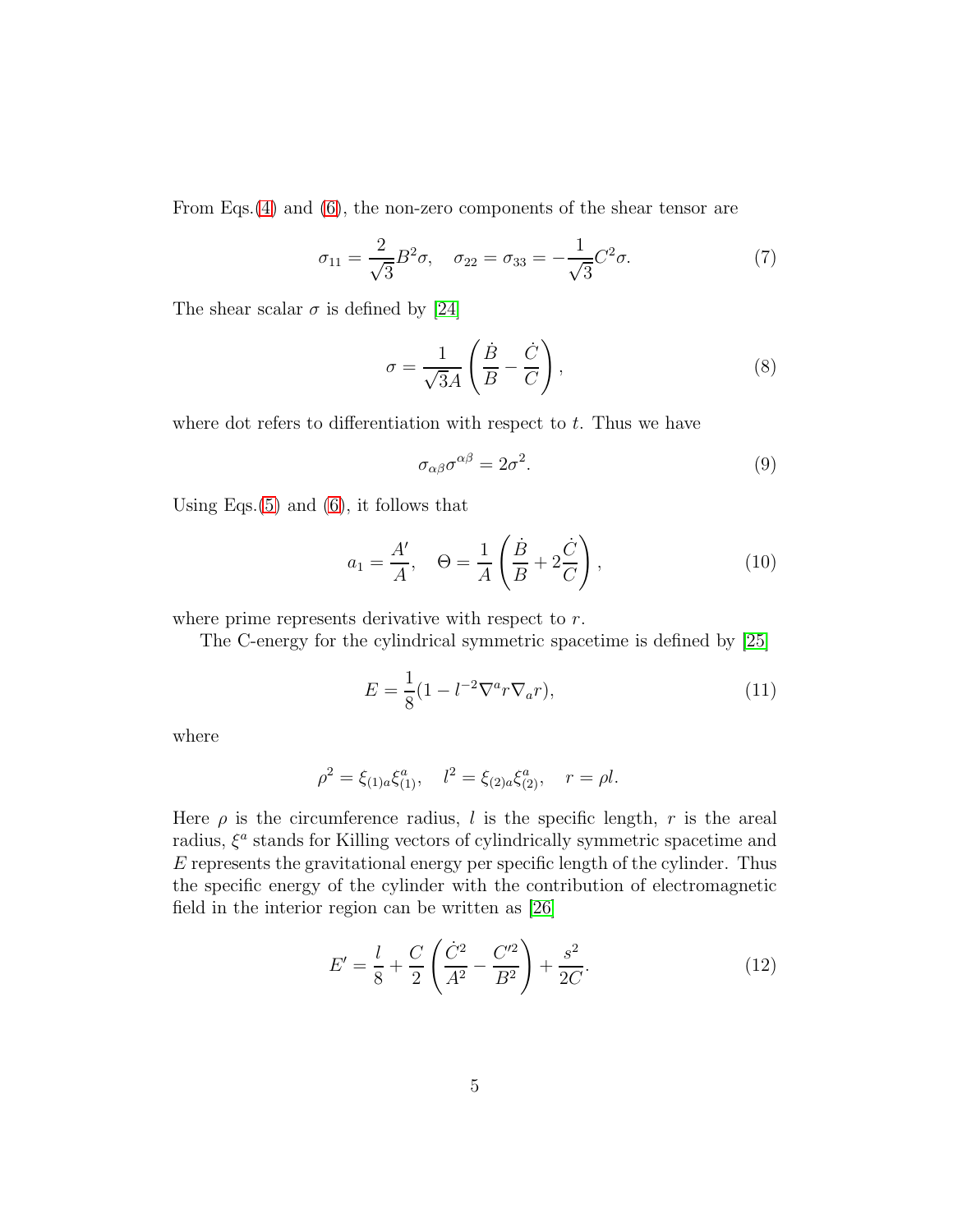#### 3 The Field Equations

The Maxwell equations are given by

$$
F_{\alpha\beta} = \phi_{\beta,\alpha} - \phi_{\alpha,\beta}, \qquad (13)
$$

$$
F^{\alpha\beta}{}_{;\beta} = \mu_0 J^{\alpha}, \tag{14}
$$

where  $F_{\alpha\beta}$  is the Maxwell field tensor,  $\phi_{\alpha}$  is the four-potential and  $J_{\alpha}$  is the four-current. We can write the electromagnetic energy-momentum tensor in the form

<span id="page-5-1"></span>
$$
E_{\alpha\beta} = \frac{1}{4\pi} \left( F_{\alpha}^{\gamma} F_{\beta\gamma} - \frac{1}{4} F^{\gamma\delta} F_{\gamma\delta} g_{\alpha\beta} \right). \tag{15}
$$

It is assumed that the charge is at rest with respect to the co-moving coordinates, thus the magnetic field is zero. Consequently, the four potential and the four current will become

<span id="page-5-0"></span>
$$
\phi_{\alpha} = \Phi \delta_{\alpha}^{0}, \quad J^{\alpha} = \rho V^{\alpha}, \tag{16}
$$

where  $\Phi = \Phi(t,r)$  is an arbitrary function and  $\rho = \rho(t,r)$  is the charge density. The charge conservation yields

<span id="page-5-3"></span>
$$
s(r) = 2\pi \int_0^r \rho B C^2 dr,\tag{17}
$$

where  $s(r)$  is the total electric charge of the interior. For the interior spacetime, using Eqs.[\(6\)](#page-3-1) and [\(16\)](#page-5-0), the Maxwell equations take the following form

$$
\Phi'' - \left(\frac{A'}{A} + \frac{B'}{B} - 2\frac{C'}{C}\right)\Phi' = \mu_0 \rho A B^2, \tag{18}
$$

$$
\dot{\Phi}' - \left(\frac{\dot{A}}{A} + \frac{\dot{B}}{B} - 2\frac{\dot{C}}{C}\right)\Phi' = 0.
$$
\n(19)

Solving these equations simultaneously, it follows that

<span id="page-5-2"></span>
$$
\Phi' = \frac{\mu_0 sAB}{2\pi C^2}.\tag{20}
$$

The Einstein field equations for the interior metric can be written

$$
G_{\alpha\beta} = 8\pi (T_{\alpha\beta} + E_{\alpha\beta}).
$$
\n(21)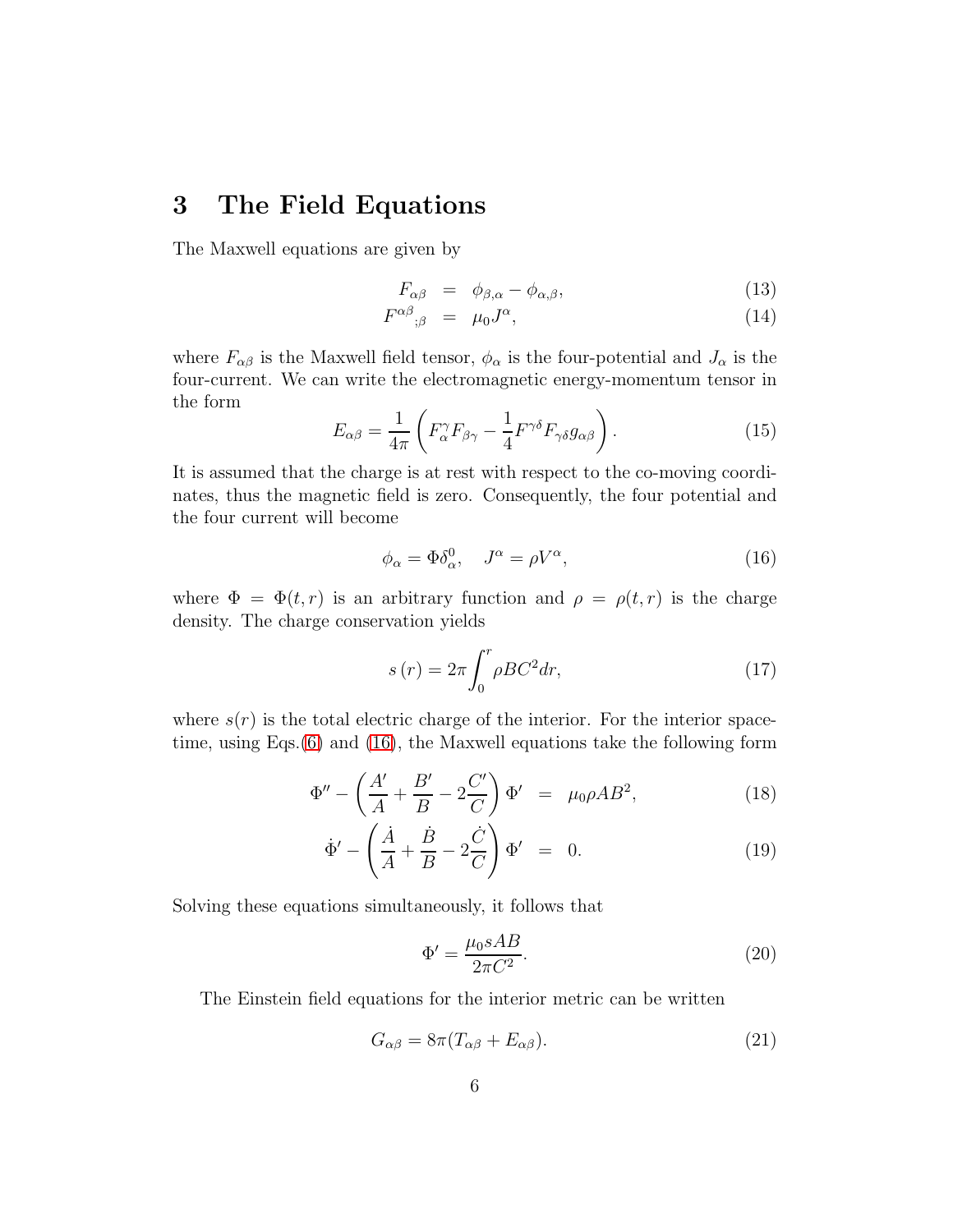Using Eqs. $(1)$ ,  $(2)$ ,  $(6)$ ,  $(15)$  and  $(20)$ , we can write the nonvanishing components as follows

<span id="page-6-0"></span>
$$
8\pi(T_{00} + E_{00}) = 8\pi\mu A^2 + \frac{s^2\mu_0^2 A^2}{4\pi^2 C^4}
$$
  
=  $\frac{\dot{C}}{C} \left( 2\frac{\dot{B}}{B} + \frac{\dot{C}}{C} \right) + \left( \frac{A}{B} \right)^2 \left( -2\frac{C''}{C} + \frac{C'}{C} \left( 2\frac{B'}{B} - \frac{C'}{C} \right) \right),$  (22)

$$
8\pi (T_{01} + E_{01}) = 0 = -2 \left( \frac{\dot{C}'}{C} - \frac{\dot{B}C'}{BC} - \frac{\dot{C}A'}{CA} \right),
$$
\n
$$
8\pi (T_{11} + E_{11}) = 8\pi \left( P_r - \frac{4}{\sqrt{3}} \eta \sigma \right) B^2 - \frac{s^2 \mu_0^2 B^2}{4\pi^2 C^4}
$$
\n
$$
(B)^2 \left( \ddot{C} \right)^2 \dot{A} \dot{C} \right) = (C')^2 \dot{A} \dot{C}
$$
\n
$$
(C')^2 = 4/C'
$$

$$
= -\left(\frac{B}{A}\right)^2 \left(2\frac{\ddot{C}}{C} + \left(\frac{\dot{C}}{C}\right)^2 - 2\frac{\dot{A}\dot{C}}{AC}\right) + \left(\frac{C'}{C}\right)^2 + 2\frac{A'C'}{AC},\tag{24}
$$

$$
8\pi (T_{22} + E_{22}) = 8\pi \left( P_{\perp} + \frac{2}{\sqrt{3}} \eta \sigma \right) C^2 + \frac{s^2 \mu_0^2}{4\pi^2 C^2} \n= -\left( \frac{C}{A} \right)^2 \left( \frac{\ddot{B}}{B} + \frac{\ddot{C}}{C} - \frac{\dot{A}}{A} \left( \frac{\dot{B}}{B} + \frac{\dot{C}}{C} \right) + \frac{\dot{B}\dot{C}}{BC} \right) \n+ \left( \frac{C}{B} \right)^2 \left( \frac{A''}{A} + \frac{C''}{C} - \frac{A'}{A} \left( \frac{B'}{B} - \frac{C'}{C} \right) - \frac{B'C'}{BC} \right).
$$
\n(25)

Equation [\(23\)](#page-6-0) can be re-written in the following form

<span id="page-6-2"></span>
$$
\frac{1}{3}(\Theta - \sqrt{3}\sigma)' - \sqrt{3}\sigma \frac{C'}{C} = 0.
$$
 (26)

# 4 Junction Conditions

In this section, we formulate the junction conditions for the interior and exterior manifolds. The interior manifold is given by  $Eq.(1)$  $Eq.(1)$  and the exterior manifold is the charged static cylindrically symmetric spacetime given by [\[27\]](#page-18-6)

<span id="page-6-1"></span>
$$
ds_{+}^{2} = -NdT^{2} + \frac{1}{N}dR^{2} + R^{2}(d\phi^{2} + dz^{2}),
$$
\n(27)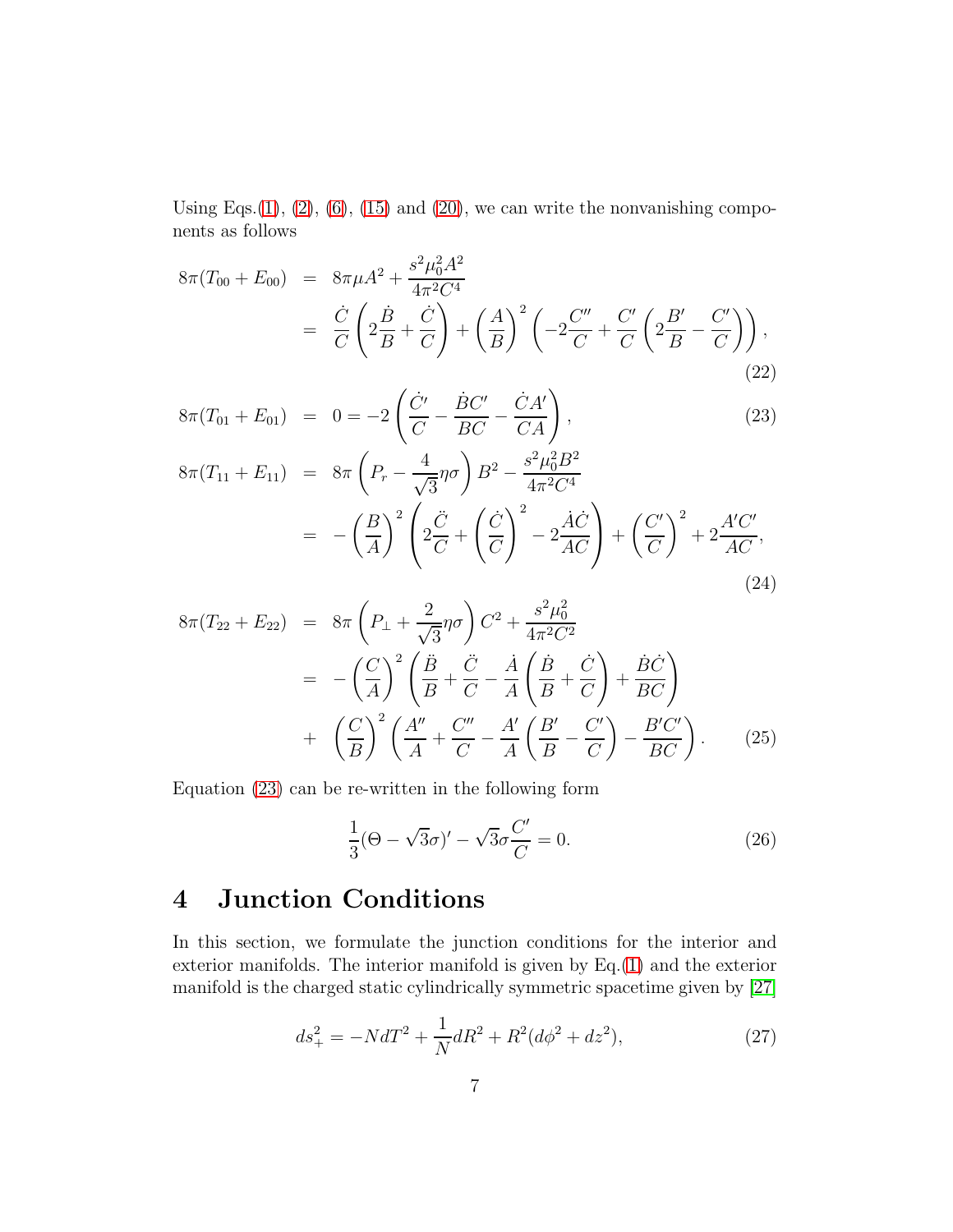where

$$
N(R) = \left(\frac{Q^2}{R^2} - 2\frac{M}{R}\right)
$$

and  $\chi^{+\mu} \equiv \{T, R, \phi, z\}$ . We can write the metric for the hypersurface  $\Sigma$  in the following form

$$
(ds2)\Sigma = -d\tau2 + A2(\tau)(d\phi2 + dz2),
$$
\n(28)

where  $\xi^i \equiv (\tau, \phi, z)$   $(i = 0, 2, 3)$  represent the intrinsic coordinates of  $\Sigma$ .

The Darmois junction conditions [\[4\]](#page-17-2) can be stated as follows:

• The continuity of the first fundamental form. This implies the continuity of the metrics over the hypersurface

$$
(ds^2)_{\Sigma} = (ds^2_{-})_{\Sigma} = (ds^2_{+})_{\Sigma}.
$$
 (29)

• The continuity of the second fundamental form. This gives the continuity of the extrinsic curvature  $K_{ij}$  over the hypersurface

<span id="page-7-1"></span>
$$
[K_{ij}] = K_{ij}^{+} - K_{ij}^{-} = 0.
$$
 (30)

 $K_{ij}^{\pm}$  is the extrinsic curvature given by

$$
K_{ij}^{\pm} = -n_{\sigma}^{\pm} \left( \frac{\partial^2 \chi_{\pm}^{\sigma}}{\partial \xi^i \partial \xi^j} + \Gamma_{\mu\nu}^{\sigma} \frac{\partial \chi_{\pm}^{\mu} \partial \chi_{\pm}^{\nu}}{\partial \xi^i \partial \xi^j} \right), \quad (\sigma, \mu, \nu = 0, 1, 2, 3). \tag{31}
$$

where  $n_{\sigma}^{\pm}$  $\frac{1}{\sigma}$  are the components of outward unit normal to the hypersurface in the coordinates  $\chi^{\pm \mu}$ .

We can write the equations of the hypersurface as follows:

<span id="page-7-0"></span>
$$
f_{-}(t,r) = r - r_{\Sigma} = 0,
$$
\n(32)

$$
f_{+}(T,R) = R - R_{\Sigma}(T) = 0,
$$
\n(33)

where  $r_{\Sigma}$  is a constant. Using Eqs.[\(32\)](#page-7-0) and [\(33\)](#page-7-0) in Eqs.[\(1\)](#page-3-3) and [\(27\)](#page-6-1), we have the interior and exterior spacetimes on  $\Sigma$  respectively

$$
(ds_{-}^{2})_{\Sigma} = -A^{2}(t, r_{\Sigma})dt^{2} + C^{2}(t, r_{\Sigma})(d\phi^{2} + dz^{2}). \qquad (34)
$$
  

$$
(ds_{+}^{2})_{\Sigma} = -\left[N(R_{\Sigma}) - (N(R_{\Sigma}))^{-1}\left(\frac{dR_{\Sigma}}{dT}\right)^{2}\right]dT^{2} + R_{\Sigma}^{2}(d\phi^{2} + dz^{2}). \qquad (35)
$$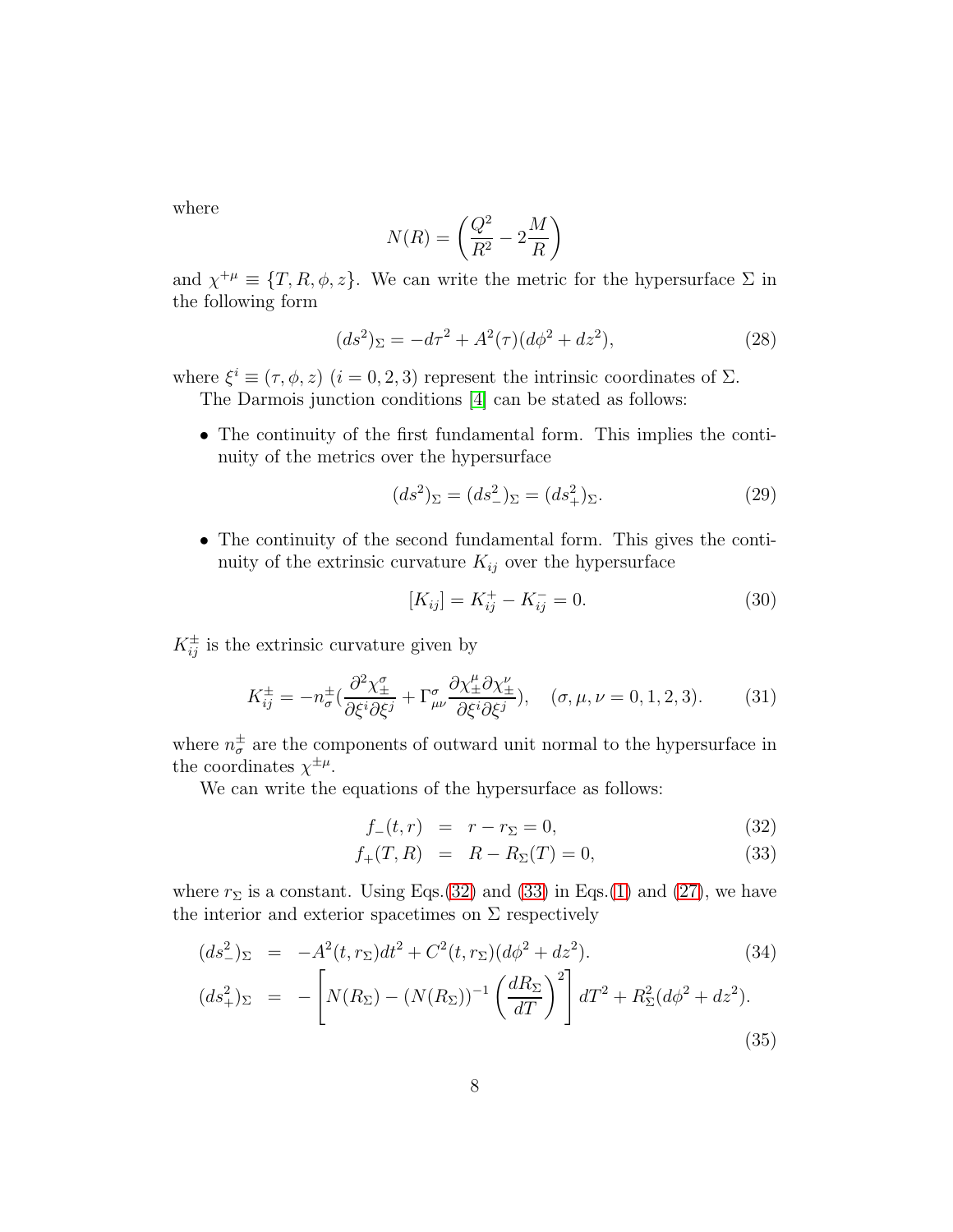The continuity of the first fundamental form gives

<span id="page-8-0"></span>
$$
R_{\Sigma}^{2} = C(t, r_{\Sigma}), \qquad (36)
$$

$$
dt = 1 \qquad (27)
$$

$$
\frac{du}{d\tau} = \frac{1}{A},\tag{37}
$$

$$
\frac{dT}{d\tau} = \left[ N(R_{\Sigma}) - N(R_{\Sigma})^{-1} \left( \frac{dR_{\Sigma}}{dT} \right)^{2} \right]^{-\frac{1}{2}}.
$$
\n(38)

Now we consider the second fundamental form over  $\Sigma$ . For this purpose, we need the outward unit normals to  $\Sigma$  using Eqs.[\(32\)](#page-7-0) and [\(33\)](#page-7-0),

$$
n_{\mu}^- = B(0, 1, 0, 0), \tag{39}
$$

$$
n_{\mu}^{+} = \left[ N(R) - (N(R))^{-1} \left( \frac{dR}{dT} \right)^{2} \right]^{-\frac{1}{2}} \left( -\frac{dR}{dT}, 1, 0, 0 \right). \tag{40}
$$

The surviving components of the extrinsic curvature  $K_{ij}^{\pm}$  can be given as follows

$$
K_{00}^- = -\left(\frac{A'}{AB}\right)_{\Sigma},\tag{41}
$$

$$
K_{00}^{+} = \left[ \frac{d^{2}T}{d\tau^{2}} \frac{dR}{d\tau} - \frac{d^{2}R}{d\tau^{2}} \frac{dT}{d\tau} - \frac{N}{2} \frac{dN}{dR} \left( \frac{dT}{d\tau} \right)^{3} + \frac{3}{2N} \frac{dN}{dR} \left( \frac{dR}{d\tau} \right)^{2} \frac{dT}{d\tau} \right]_{\Sigma} (42)
$$

$$
K_{22}^- = K_{33}^- = \left(\frac{CC'}{B}\right)_{\Sigma},\tag{43}
$$

$$
K_{22}^{+} = K_{33}^{+} = \left[ NR \frac{dT}{d\tau} \right]_{\Sigma}.
$$
\n(44)

The continuity of the second fundamental form, using Eq.[\(30\)](#page-7-1), yields

<span id="page-8-1"></span>
$$
\left[\frac{d^2T}{d\tau^2}\frac{dR}{d\tau} - \frac{d^2R}{d\tau^2}\frac{dT}{d\tau} - \frac{N}{2}\frac{dN}{dR}\left(\frac{dT}{d\tau}\right)^3 + \frac{3}{2N}\frac{dN}{dR}\left(\frac{dR}{d\tau}\right)^2\frac{dT}{d\tau}\right]_{\Sigma}
$$

$$
= -\left(\frac{A'}{AB}\right)_{\Sigma},\tag{45}
$$

$$
\left[NR\frac{dT}{d\tau}\right]_{\Sigma} = \left(\frac{CC'}{B}\right)_{\Sigma}.
$$
 (46)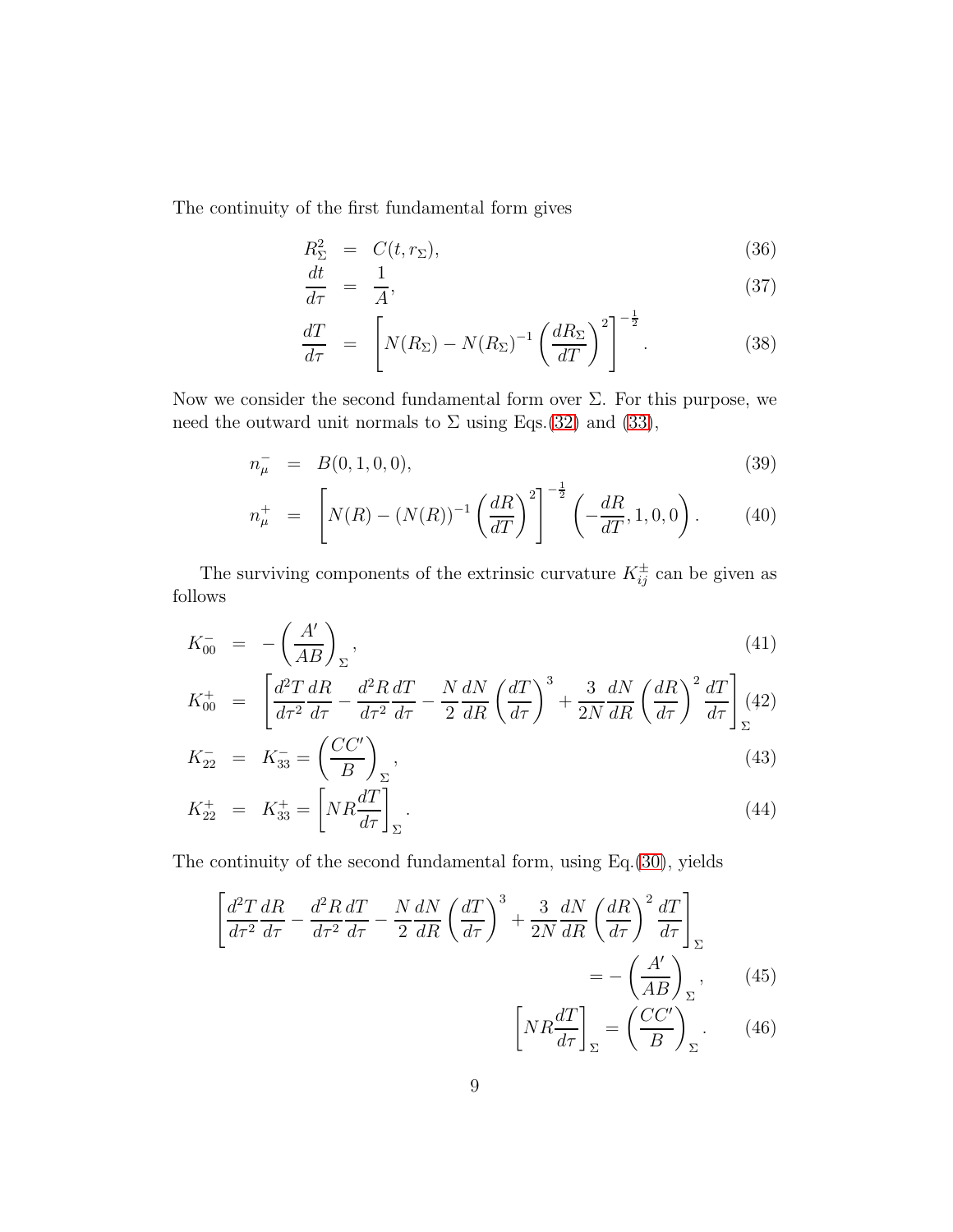Making use of Eq.[\(38\)](#page-8-0), it follows

<span id="page-9-0"></span>
$$
\frac{dT}{d\tau} = \frac{1}{N} \sqrt{N + \left(\frac{dR}{d\tau}\right)^2}.
$$
\n(47)

Substituting Eq. $(47)$  in Eq. $(46)$ , we obtain

<span id="page-9-1"></span>
$$
M = \frac{C}{2} \left( \frac{\dot{C}^2}{A^2} - \frac{C'^2}{B^2} \right) + \frac{Q^2}{2C}.
$$
 (48)

Thus, if the interior and the exterior charges are equal over the hypersurface, i.e.,  $Q = s$ , then we have

$$
E' - \frac{l}{8} \stackrel{\Sigma}{=} M. \tag{49}
$$

The difference between these two masses is equal to  $\frac{l}{8}$ , which is due to the least unsatisfactory definition of Thorne C-energy. Differentiating Eq.[\(47\)](#page-9-0) with respect to  $\tau$ , then inserting this value in Eq.[\(45\)](#page-8-1) and making use of Eq.[\(46\)](#page-8-1), we can write Eq.[\(45\)](#page-8-1) as

<span id="page-9-2"></span>
$$
\frac{\dot{C}'}{C} - \frac{\dot{B}C'}{BC} - \frac{A'\dot{C}}{AC} = 0\tag{50}
$$

This equation identically satisfies Eq.[\(23\)](#page-6-0). For the smooth matching of the interior and exterior metrics on hypersurface, Eqs.[\(36\)](#page-8-0)-[\(38\)](#page-8-0), [\(48\)](#page-9-1) and [\(50\)](#page-9-2) are the necessary and sufficient conditions.

### 5 Dynamical Equations

The conservation of energy-momentum,  $(T^{\alpha\beta} + E^{\alpha\beta})_{;\beta} = 0$ , implies that

$$
(T^{\alpha\beta} + E^{\alpha\beta})_{;\beta} V_{\alpha} = -\frac{\dot{\mu}}{A} - \frac{\dot{B}}{AB} \left( \mu + P_r - \frac{4}{\sqrt{3}} \eta \sigma \right)
$$

$$
- \frac{2\dot{C}}{AC} \left( \mu + P_{\perp} + \frac{2}{\sqrt{3}} \eta \sigma \right) = 0 \tag{51}
$$

and

<span id="page-9-3"></span>
$$
(T^{\alpha\beta} + E^{\alpha\beta})_{;\beta} \chi_a = \frac{1}{B} \left( P_r - \frac{4}{\sqrt{3}} \eta \sigma \right)' + \frac{A'}{AB} \left( \mu + P_r - \frac{4}{\sqrt{3}} \eta \sigma \right)
$$

$$
+ \frac{2C'}{BC} \left( P_r - P_\perp - 2\sqrt{3}\eta \sigma \right) - \frac{\mu_0^2 s s'}{16\pi^3 BC^4} = 0. \quad (52)
$$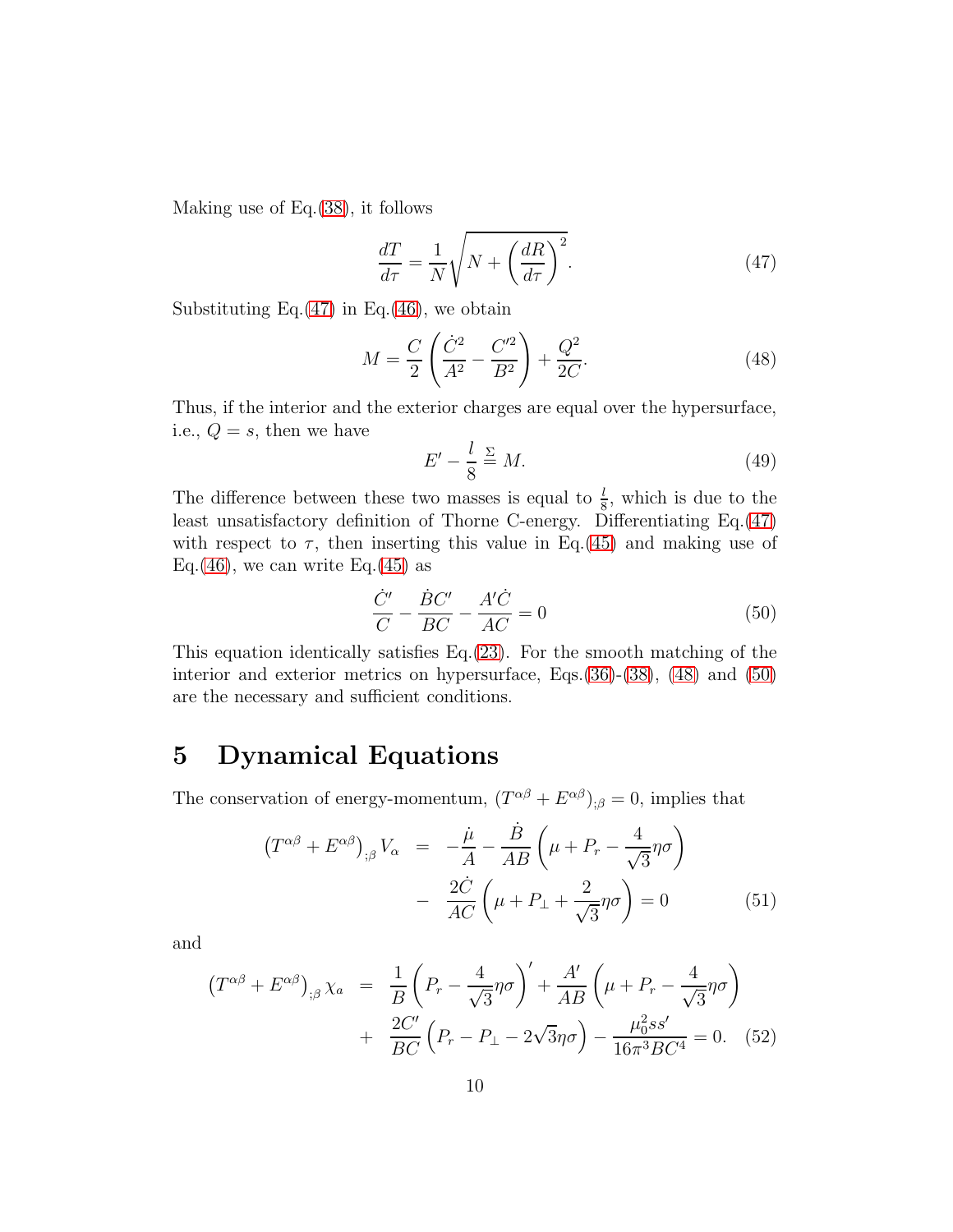In view of Misner and Sharp's formalism, we discuss the dynamics of a collapsing system. We introduce the proper time derivative as

<span id="page-10-3"></span>
$$
D_T = \frac{1}{A} \frac{\partial}{\partial t}.\tag{53}
$$

The proper radial derivative  $D_R$  constructed from the circumference radius of a cylinder inside  $\Sigma$  is

<span id="page-10-1"></span>
$$
D_R = \frac{1}{R'} \frac{\partial}{\partial r},\tag{54}
$$

where

<span id="page-10-2"></span>
$$
R = C.\t\t(55)
$$

The fluid velocity in the case of collapse can be defined as

<span id="page-10-0"></span>
$$
U = D_T(R) = D_T(C) < 0,\tag{56}
$$

which must be negative in the process of collapse. Using Eq.[\(56\)](#page-10-0), we can re-write Eq. $(12)$  as

<span id="page-10-5"></span>
$$
\tilde{E} = \frac{C'}{B} = \left[ U^2 + \frac{s^2}{C^2} - \frac{2}{C} \left( E' - \frac{1}{8} \right) \right]^{1/2}.
$$
\n(57)

From Eqs. $(54)$  and  $(55)$ , Eq. $(26)$  can be written as

$$
BE\left[\frac{1}{3}D_R(\Theta - \sqrt{3}\sigma) - \sqrt{3}\frac{\sigma}{R}\right] = 0.
$$

In non-dissipative shear free case, i.e.,  $\eta = \sigma = 0$ , this equation takes the form

$$
D_R\left(\frac{U}{R}\right) = 0.
$$

This means that  $U \sim R$  which describes the homologous collapse. In view of Eqs.  $(12)$ ,  $(23)$ ,  $(24)$  and  $(53)$ , the rate of variation of the C-energy turns out to be

<span id="page-10-4"></span>
$$
D_T E' = -4\pi R^2 \left( P_r - \frac{4}{\sqrt{3}} \eta \sigma - \frac{1}{32\pi R^2} \right) U + \frac{s^2 U}{R^2} \left( \frac{\mu_0^2}{8\pi^2} - \frac{1}{2} \right). \tag{58}
$$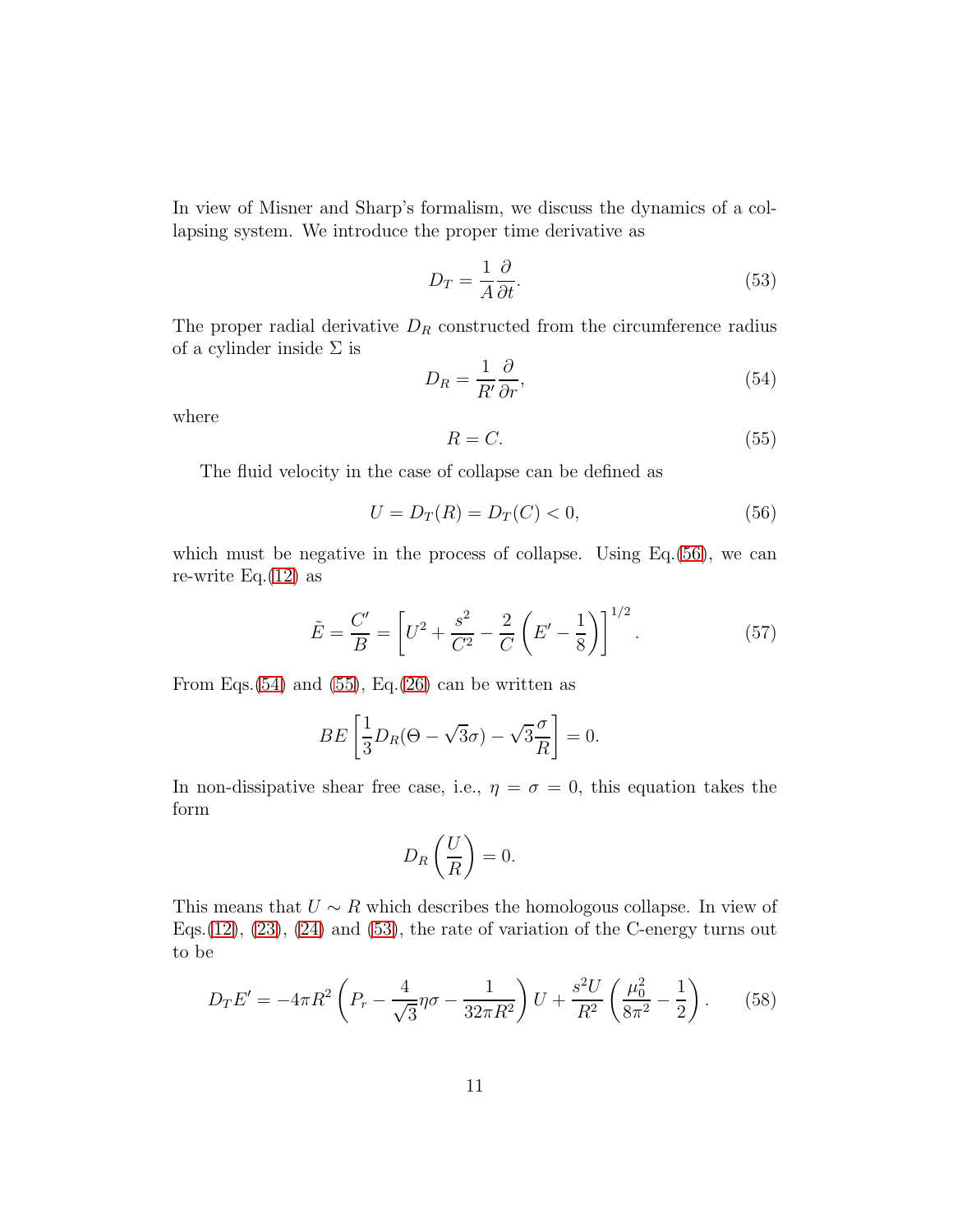The first term on the right-hand side of Eq. [\(58\)](#page-10-4) in the case of collapse  $(U < 0)$ will increase the energy of the cylinder if

$$
P_r - \frac{4}{\sqrt{3}}\eta\sigma > \frac{1}{32\pi R^2},\tag{59}
$$

i.e., the effective radial pressure is greater than the particular value. This increase of C-energy is due to the work being done by the effective radial pressure. The second term in the round brackets describe energy leaving the system due to the Coulomb repulsive force. Similarly, using Eqs.  $(12)$ ,  $(22)$ ,  $(23)$  and  $(54)$ , we obtain

<span id="page-11-0"></span>
$$
D_R E' = 4\pi \mu R^2 + \frac{1}{8} + \frac{s}{R} D_R s + \frac{s^2}{R^2} \left(\frac{\mu_0^2}{8\pi^2} - \frac{1}{2}\right). \tag{60}
$$

This equation indicates variation of the total energy between adjoining cylindrical surfaces inside the fluid distribution. The first term on right hand side gives the contribution of the energy density of the fluid element and the remaining terms are a constant and the electromagnetic contribution respectively. Integration of Eq.[\(60\)](#page-11-0) leads to

<span id="page-11-2"></span>
$$
E' = \int_0^R 4\pi\mu R^2 dR + \frac{R}{8} + \frac{s^2}{2R} + \frac{\mu_0^2}{8\pi^2} \int_0^R \frac{s^2}{R^2} dR.
$$
 (61)

Using Eqs.[\(12\)](#page-4-0), [\(24\)](#page-6-0), [\(56\)](#page-10-0) and [\(57\)](#page-10-5), we can obtain the acceleration  $D_T U$  of a collapsing matter inside  $\Sigma$ as follows:

<span id="page-11-1"></span>
$$
D_T U = -\frac{1}{R^2} \left( E' - \frac{l}{8} \right) - 4\pi R \left( P_r - \frac{4}{\sqrt{3}} \eta \sigma \right) + \frac{\tilde{E}A'}{AB} + \frac{s^2}{R^3} \left( \frac{\mu_0^2}{8\pi^2} + \frac{1}{2} \right). \tag{62}
$$

Inserting the value of  $\frac{A'}{A}$  from Eq.[\(62\)](#page-11-1) into Eq.[\(52\)](#page-9-3), it follows that

<span id="page-11-3"></span>
$$
\left(\mu + P_r - \frac{4}{\sqrt{3}}\eta\sigma\right)D_TU = -\left(\mu + P_r - \frac{4}{\sqrt{3}}\eta\sigma\right)
$$
  
 
$$
\times \left[\frac{1}{R^2}\left(E' - \frac{l}{8}\right) + 4\pi\left(P_r - \frac{4}{\sqrt{3}}\eta\sigma\right)R - \frac{s^2}{R^3}\left(\frac{\mu_0^2}{8\pi^2} + \frac{1}{2}\right)\right]
$$
  
 
$$
-\tilde{E}^2\left[D_R\left(P_r - \frac{4}{\sqrt{3}}\eta\sigma\right) + 2\left(P_r - P_\perp - 2\sqrt{3}\eta\sigma\right)\frac{1}{R} - \frac{\mu_0^2 s}{16\pi^3 R^4}D_R s\right].
$$
 (63)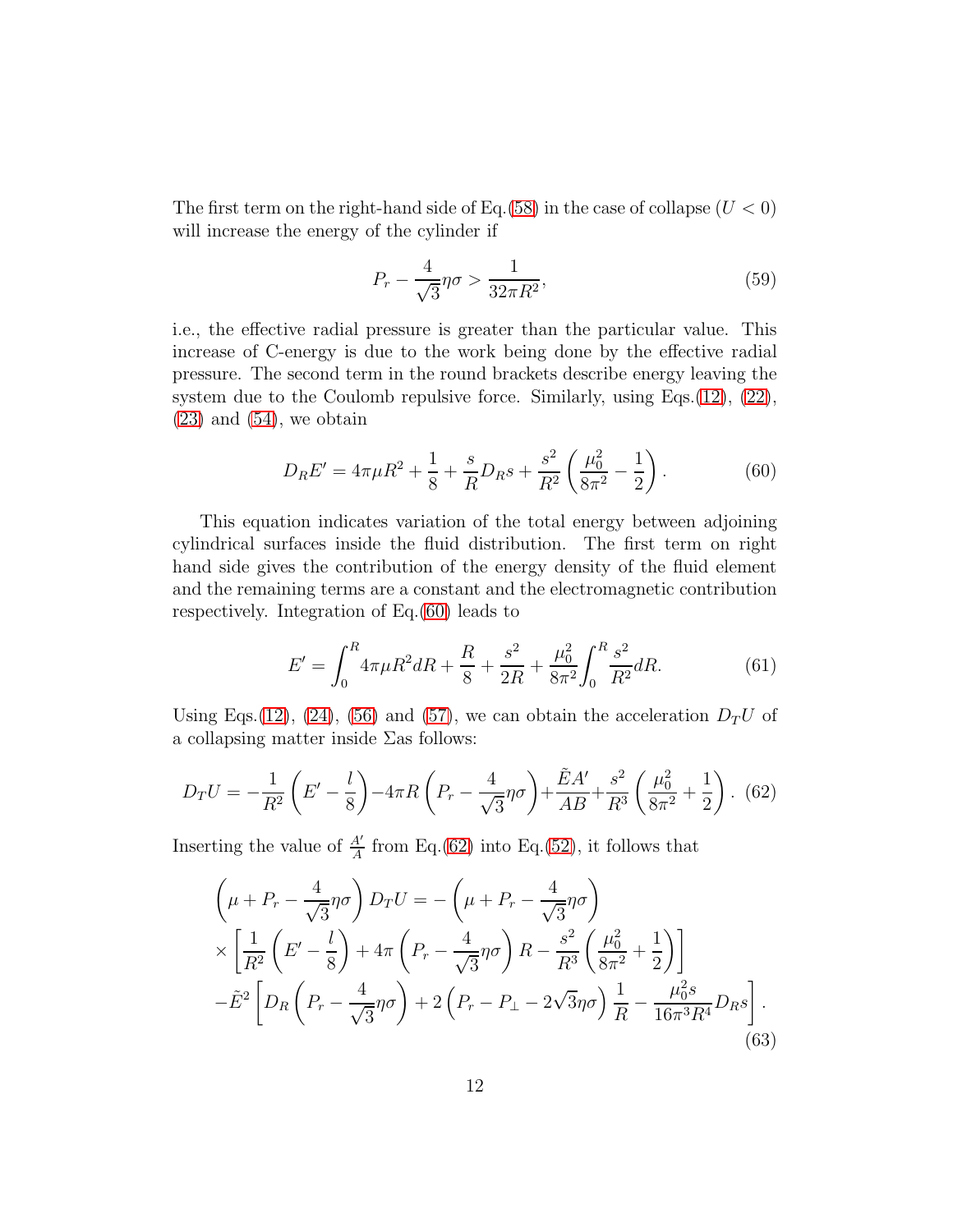This equation has the "Newtonian" form, i.e.,

#### $Mass density \times Acceleration = Force.$

Now we analyse the terms appearing in this equation as follows: The term in the round brackets on the left hand side represents inertial mass density. This gives the effect of the dissipative terms but there is no contribution of the electric charge. The remaining term on the left hand side is acceleration. There are two main terms on the right hand side. The first term represents the gravitational force. The factor within the round brackets is the same as on the left. It represents passive gravitational mass density by equivalence principle. The factor within the first square brackets shows how specific length, dissipation, and the electric charge affect the active gravitational mass term. Making use of Eq. $(61)$  in Eq. $(63)$ , it turns out

$$
\int_0^R \frac{s^2}{R^2} dR > \frac{s^2}{R},
$$

which on differentiation yields

$$
\frac{s}{R} > D_R s. \tag{64}
$$

Thus the charge will increase the active gravitational mass only if this condition is satisfied. This increase of active gravitational mass causes the rapid collapse.

The second term in the second square brackets constitute hydrodynamical forces. It consists of further three terms. The first contribution simply represents the gradient of the total effective radial pressure (including the influence of shear viscosity on  $P_r$ ) which is always negative and is directed outward, this would prevent the gravitational collapse. The second term exhibits the effect of the local anisotropy of pressure with shear viscosity. If anisotropic pressure is positive then it increases the rate of collapse otherwise it decreases. In the last term, we have the Coulomb repulsion which may prevent the gravitational collapse of the cylinder.

For hydrostatic equilibrium, i.e.,  $U = 0$ ,  $\eta = 0$ , Eq.[\(63\)](#page-11-3) turns out to be

$$
D_R P_r = \frac{\mu_0^2 s}{16\pi^3 R^4} D_R s - 2(P_r - P_\perp)
$$
  
- 
$$
\frac{C'^2}{B^2} (\mu + P_r) \left[ \frac{1}{R^2} \left( E' - \frac{l}{8} \right) + 4\pi P_r R - \frac{s^2}{R^3} \left( \frac{\mu_0^2}{8\pi^2} + \frac{1}{2} \right) \right] (65)
$$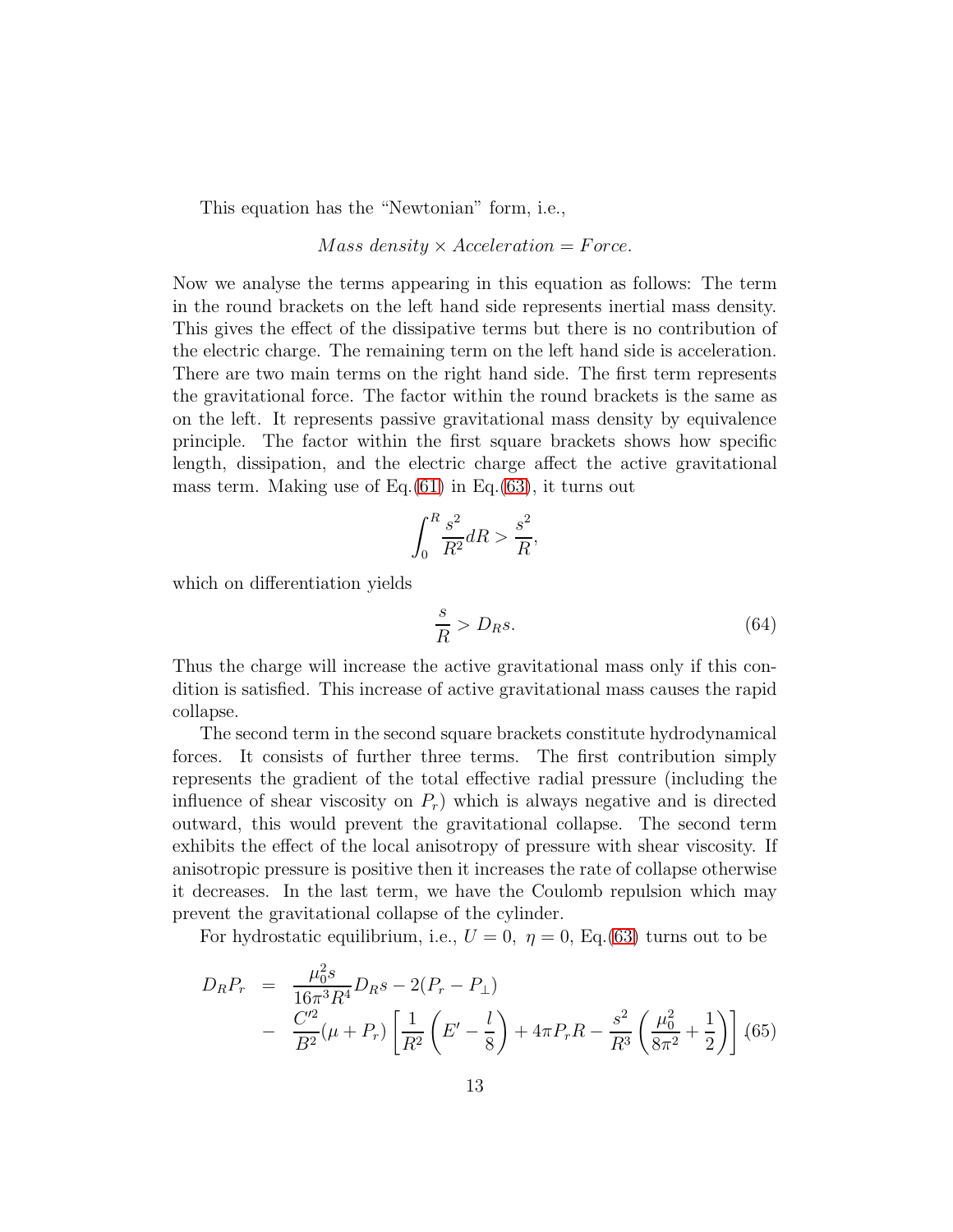We can also write Eq. [\(52\)](#page-9-3) for the hydrostatic equilibrium  $U = 0$ ,  $\eta = 0$  as follows:

<span id="page-13-0"></span>
$$
P'_r + \frac{A'}{A}(\mu + P_r) + \frac{2C'}{C}(P_r - P_\perp) - \frac{\mu_0^2 ss'}{16\pi^3 C^4} = 0.
$$
 (66)

This corresponds to the hydrostatic equilibrium for the spherically symmetric case and also gives the generalization of the Tolman-Oppenheimer-Volkoff equation for anisotropic charged fluid [\[28\]](#page-18-7).

The static fluid leads to charged dust by taking  $P_r = 0 = P_{\perp}$ , thus, it follows from Eqs.[\(66\)](#page-13-0) and [\(17\)](#page-5-3) that

<span id="page-13-1"></span>
$$
\mu \frac{A'}{A} - \frac{\mu_0^2 s \rho B}{8\pi^2 C^2} = 0.
$$
\n(67)

Here B and C are function of r and hence  $B = C$  for a suitable transformation of r. Eliminating s from the field equations  $(24)$  and  $(25)$ , we get

$$
B = C, AB = 1, s2 = \frac{4\pi^2}{\mu_0^2} B'^2.
$$
 (68)

Inserting these values in in Eq. $(67)$ , we obtain

$$
\mu^2 = \kappa \rho^2, \quad \kappa = \frac{\mu_0^2}{16\pi^2}.
$$
\n(69)

We would like to mention here that such type of result was also found by Bonnor [\[29\]](#page-18-8) for arbitrary spacetime.

### 6 The Weyl Tensor

Here we shall explore the relation between the Weyl tensor and density inhomogeneity. For this purpose, we define the Weyl scalar  $\mathcal{C}^2$  in terms of the Kretchman scalar  $\mathcal{R}$ , the Ricci tensor  $R_{\alpha\beta}$  and the curvature scalar R, i.e.,

<span id="page-13-2"></span>
$$
\mathcal{C}^2 = \mathcal{R} - 2R^{\alpha\beta}R_{\alpha\beta} + \frac{1}{3}R^2.
$$
 (70)

Inserting the value of  $\mathcal R$  from Eq.[\(88\)](#page-16-1) in the appendix and making use of Eqs.[\(22\)](#page-6-0)-[\(25\)](#page-6-0) in Eq.[\(70\)](#page-13-2), it follows that

<span id="page-13-3"></span>
$$
\varepsilon = E' - \frac{l}{8} - \frac{4\pi}{3} R^3 \left( \mu - P_r + P_\perp + 2\sqrt{3}\eta \sigma \right) - \frac{s^2}{R} \left( \frac{\mu_0^2}{8\pi^2} + \frac{1}{2} \right), \tag{71}
$$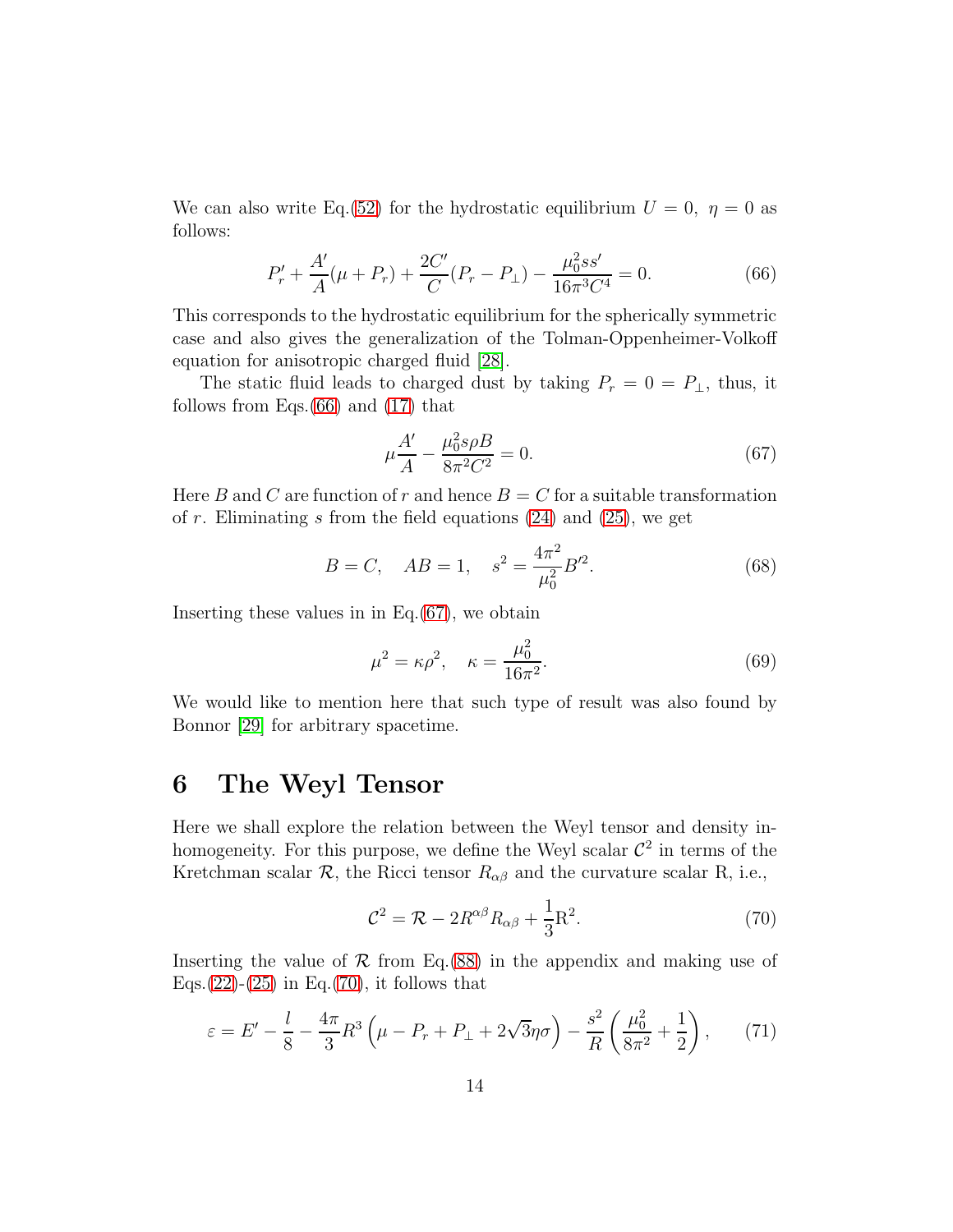where  $\varepsilon$  is defined as

$$
\varepsilon = \frac{\mathcal{C}}{48^{\frac{1}{2}}} R^3. \tag{72}
$$

Applying the definitions of  $D_T$  and  $D_R$  from Eqs.[\(58\)](#page-10-4) and [\(60\)](#page-11-0) respectively to [\(71\)](#page-13-3), we obtain

$$
D_{T}\varepsilon = -4\pi \left[\frac{1}{3}R^{3}D_{T}\left(\mu - P_{r} + P_{\perp} + 2\sqrt{3}\eta\sigma\right) + \left(\mu + P_{\perp} + \frac{2}{\sqrt{3}}\eta\sigma\right)UR^{2}\right] + \frac{\mu_{0}^{2}s^{2}U}{4\pi^{2}R^{2}}.
$$
 (73)

and

$$
D_{R}\varepsilon = 4\pi \left[ -\frac{1}{3}R^{3}D_{R}\left(\mu - P_{r} + P_{\perp} + 2\sqrt{3}\eta\sigma\right) + \left(P_{r} - P_{\perp} - 2\sqrt{3}\eta\sigma\right)R^{2}\right] + \frac{\mu_{0}^{2}}{4\pi^{2}}\left[ -\frac{sD_{R}s}{R} + \left(\frac{s}{R}\right)^{2} \right].
$$
 (74)

This shows that production of density inhomogeneity is directly linked to dissipative variables and charge. For the case of zero charge and dissipation, we have

$$
D_R \varepsilon + \frac{4\pi}{3} R^3 D_R \mu = 0. \tag{75}
$$

This implies that if  $D_R\mu = 0$  then  $\mathcal{C} = 0$  (using the regular axis condition). Conversely, the conformally flat condition implies homogeneity in the energy density. This result has already been verified for spherically symmetric gravitational collapse [\[23\]](#page-18-2).

#### 7 Summary and Conclusion

To investigate how the system gradually changes with time, we have formulated a dynamical description of the cylindrically symmetric spacetime using Misner and Sharp's approach. Dissipative effects and anisotropic pressure have been taken into account. The junction conditions between cylindrically symmetric in the interior and charged static cylindrically symmetric spacetime in the exterior provides the gravitational mass which causes gravity in the exterior region.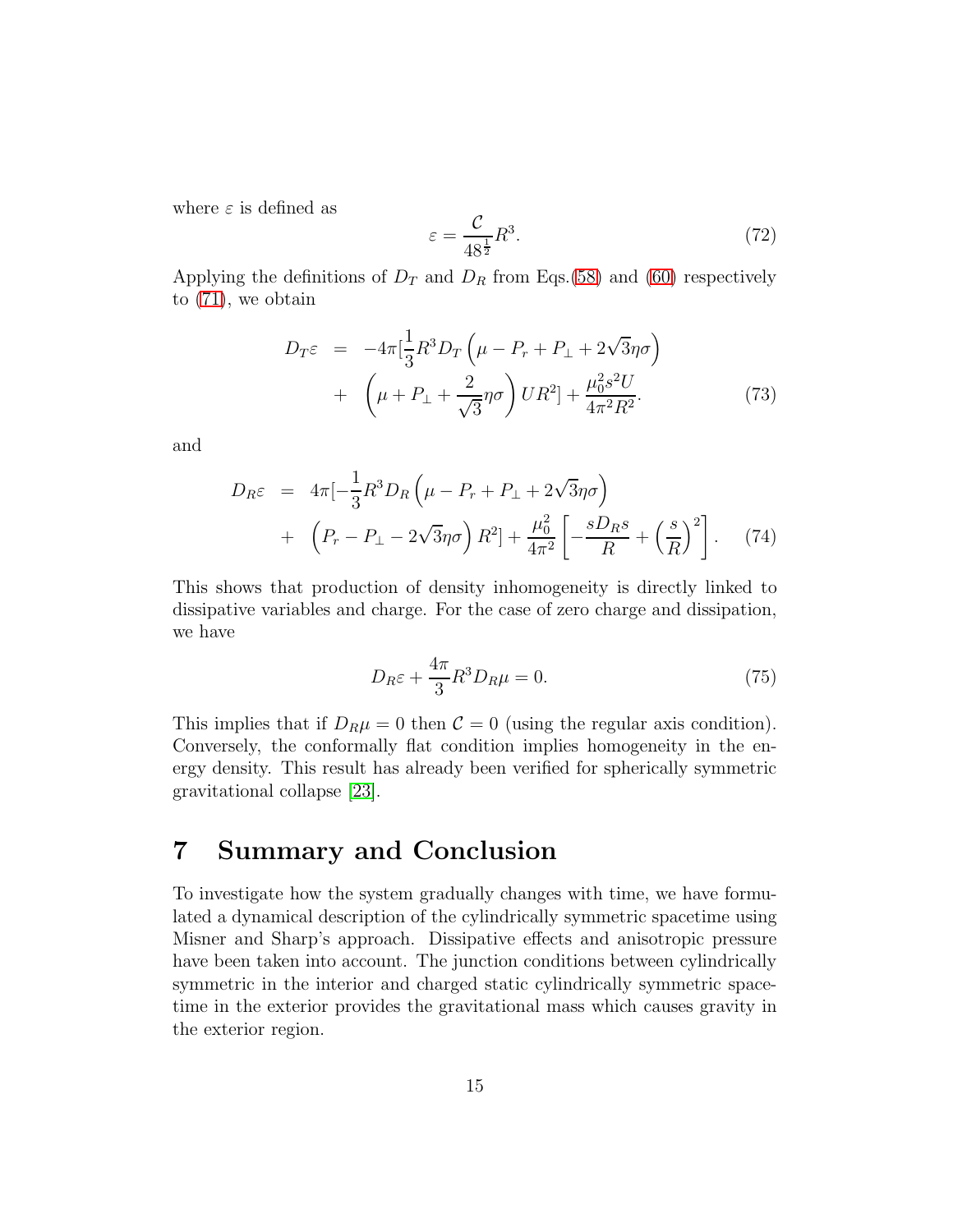We have found the behavior of charge and pressure through the dynamical equations. It turns out that electric charge (unlike pressure) does not always produce a regeneration effect, i.e., the pressure trying to keep the star in equilibrium through the pressure gradients, at the same time contributes to the active gravitational mass. Thus it increases the gravitational attraction and hence it promotes stellar collapse at the same time. This is due to the inequality (63) which implies that if

$$
\frac{s}{R} > D_R s,
$$

then it decreases the gravitational mass and also due to the Coulomb force that always opposes the gravitational force. We would like to mention here that our results indicate similarity with those found for the spherically symmetric spacetime [\[23\]](#page-18-2).

We have also established an expression indicating the relevance of the electric charge with the Weyl tensor and density inhomogeneity. Using the regular axis condition, it has been shown that homogeneity in energy density and conformal flatness of spacetime are necessary and sufficient for each other. We would like to mention here that the Weyl tensor contains tidal forces that make the fluid more inhomogeneous in the process of evolution. It would be interesting to include also a heat flux and examine the corresponding transport equations. Also, one would be interested to extend these results for charged plane symmetric spacetime [\[30\]](#page-18-9).

## Appendix

The interior metric has the following nonvanishing components of the Riemann tensor

$$
R_{0101} = AA'' - B\ddot{B} - \frac{A}{B}A'B' + \frac{B}{A}\dot{A}\dot{B},
$$
\n(76)

$$
R_{0202} = \frac{C}{AB^2} \left( -\ddot{C}AB^2 + \dot{A}\dot{C}B^2 + A'C'A^2 \right), \tag{77}
$$

$$
R_{0212} = \frac{C}{AB} \left( -\dot{C}'AB + \dot{C}A'B + \dot{B}C'A \right), \qquad (78)
$$

$$
R_{1212} = \frac{C}{A^2 B} \left( -C''A^2 B + \dot{C} \dot{B} B^2 + B'C'A^2 \right), \tag{79}
$$

$$
R_{2323} = \frac{C^2}{(AB)^2} (\dot{C}^2 B^2 - C'^2 A^2), \tag{80}
$$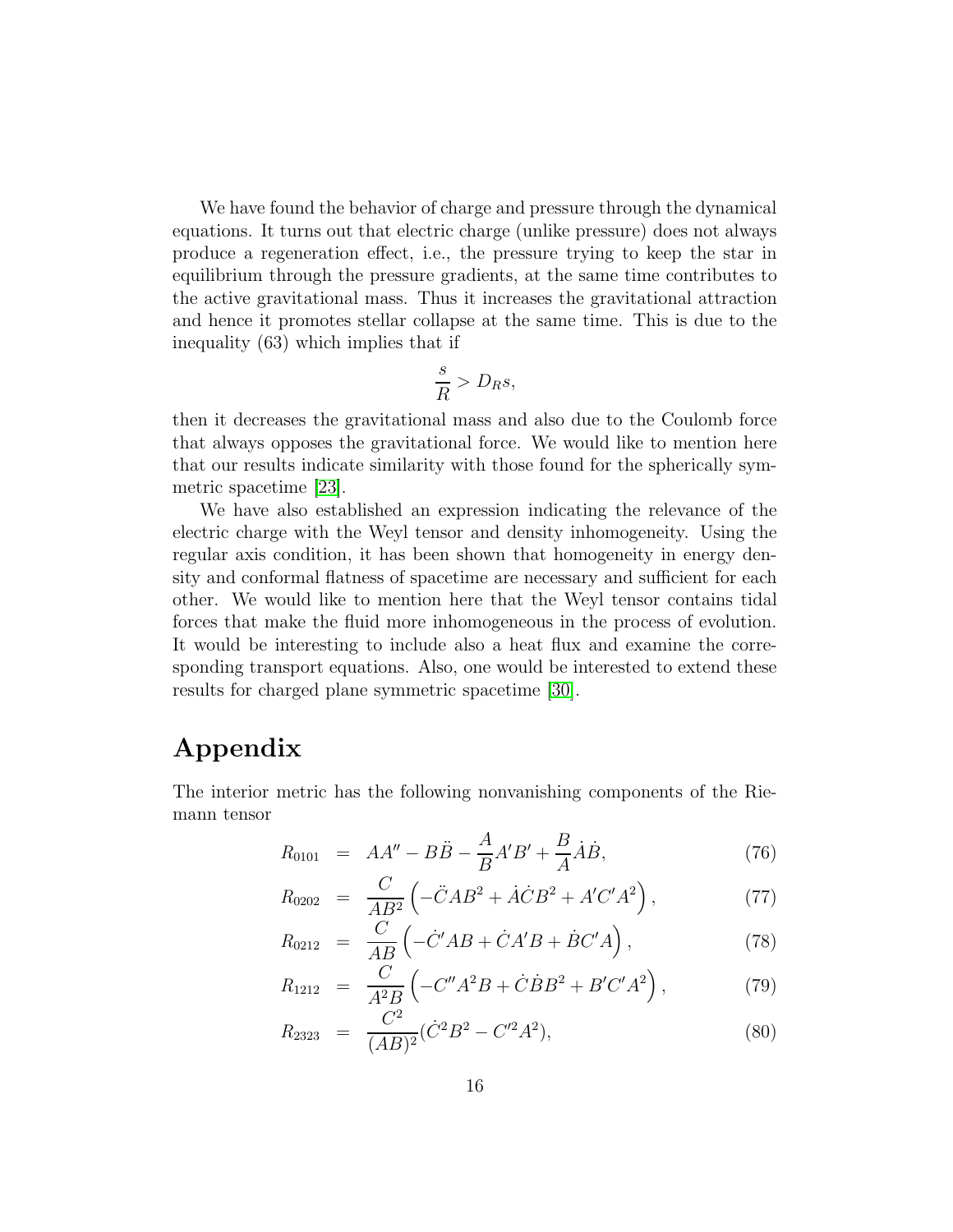and

$$
R_{0202} = R_{0303}, \quad R_{0212} = R_{0313}, \quad R_{1212} = R_{1313}.
$$
 (81)

Thus it has five independent components. The Kretchman scalar  $\mathcal{R}$  =  $R^{\alpha\beta\gamma\delta}R_{\alpha\beta\gamma\delta}$  becomes

<span id="page-16-3"></span>
$$
\mathcal{R} = 4\left[\frac{1}{(AB)^4}(R_{0101})^2 + \frac{2}{(AC)^4}(R_{0202})^2 - \frac{4}{(AB)^2C^4}(R_{0212})^2 + \frac{2}{(BC)^4}(R_{1212})^2 + \frac{1}{C^8}(R_{2323})^2\right].
$$
\n(82)

The components of the Riemann tensor in terms of the Einstein tensor and the C-energy function can be written as

<span id="page-16-2"></span>
$$
R_{0101} = (AB)^2 \left[ \frac{1}{2A^2} G_{00} - \frac{1}{2B^2} G_{11} + \frac{G_{22}}{C^2} - \frac{2}{C^3} \left( E' - \frac{l}{8} - \frac{s^2}{2C} \right) \right] (83)
$$
\n
$$
R_{0101} = (AC)^2 \left[ G_{11} - \frac{1}{2} \left( E' - \frac{l}{8} - \frac{s^2}{2C} \right) \right] (84)
$$

$$
R_{0202} = (AC)^2 \left[ \frac{G_{11}}{2B^2} + \frac{1}{C^3} \left( E' - \frac{l}{8} - \frac{s^2}{2C} \right) \right],
$$
\n(84)

$$
R_{0212} = \frac{C^2}{2} G_{01}, \tag{85}
$$

$$
R_{1212} = (BC)^2 \left[ \frac{G_{00}}{2A^2} - \frac{1}{C^3} \left( E' - \frac{l}{8} - \frac{s^2}{2C} \right) \right],
$$
 (86)

$$
R_{2323} = 2C\left(E' - \frac{l}{8} - \frac{s^2}{2C}\right). \tag{87}
$$

Inserting Eqs. $(83)-(87)$  $(83)-(87)$  $(83)-(87)$  into Eq. $(82)$ , we get

<span id="page-16-1"></span>
$$
\mathcal{R} = \frac{48}{C^6} \left( E' - \frac{l}{8} - \frac{s^2}{2C} \right)^2 - \frac{16}{C^3} \left( E' - \frac{l}{8} - \frac{s^2}{2C} \right) \left[ \frac{G_{00}}{A^2} - \frac{G_{11}}{B^2} + \frac{G_{22}}{C^2} \right] \n- 4 \left( \frac{G_{01}}{AB} \right)^2 + 3 \left[ \left( \frac{G_{00}}{A^2} \right)^2 + \left( \frac{G_{11}}{B^2} \right)^2 \right] + 4 \left( \frac{G_{22}}{C^2} \right)^2 \n- 2 \frac{G_{00} G_{11}}{(AB)^2} + 4 \left( \frac{G_{00}}{A^2} - \frac{G_{11}}{B^2} \right) \frac{G_{22}}{C^2}.
$$
\n(88)

# <span id="page-16-0"></span>References

[1] Oppenheimer, J.R. and Snyder, H.: Phys. Rev. 56(1939)455.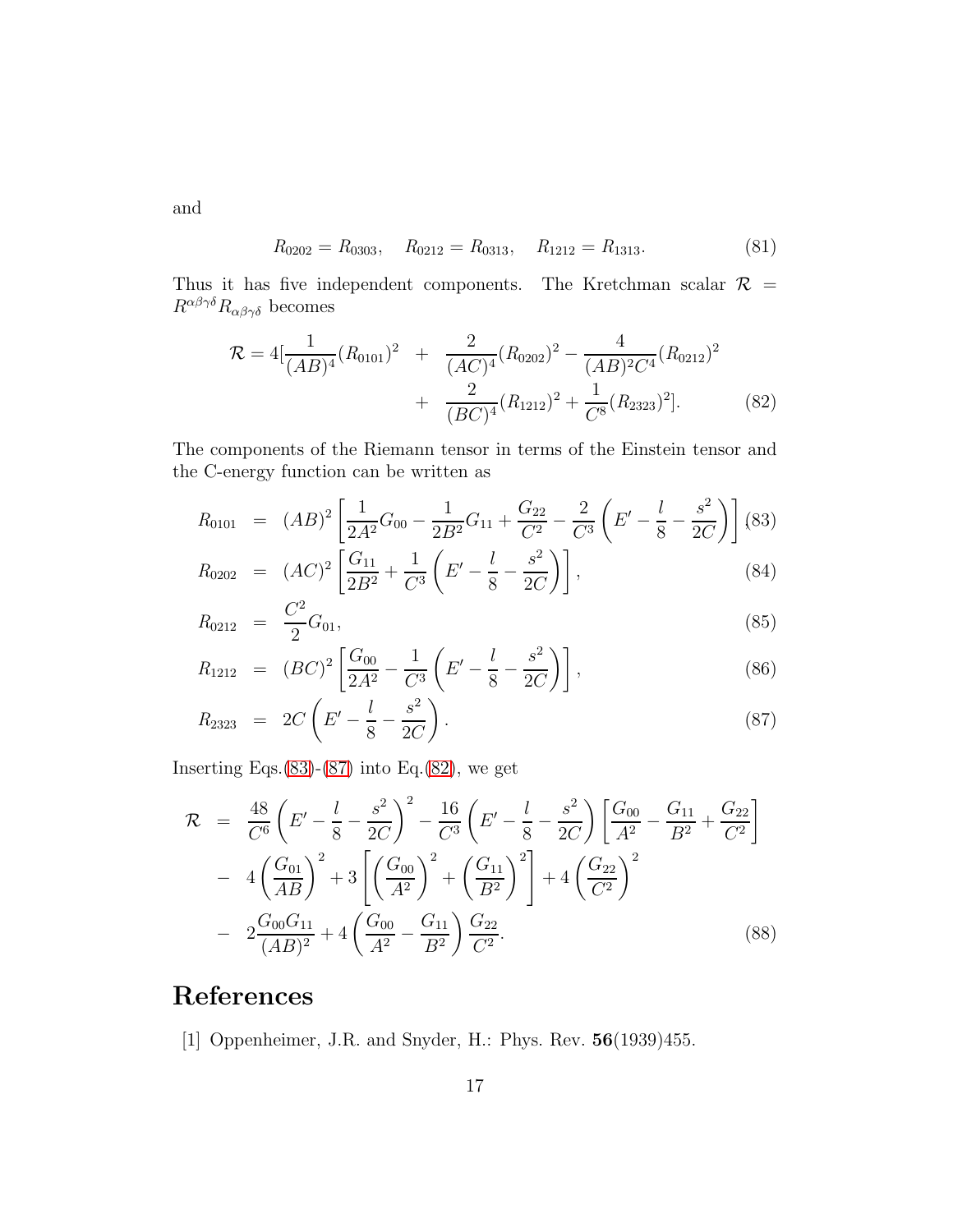- <span id="page-17-1"></span><span id="page-17-0"></span>[2] Joshi, P.S. and Sindh, T.P.: Phys. Rev. D51(1995)6778.
- <span id="page-17-2"></span>[3] Misner, C.W. and Sharp, D.: Phys. Rev. 136(1964)B571.
- <span id="page-17-3"></span>[4] Darmois, G.: Memorial des Sciences Mathematiques (Gautheir-Villars, Paris, 1927) Fasc. 25.
- <span id="page-17-4"></span>[5] Sharif, M. and Ahmad, Z.: Mod. Phys. Lett. A22(2007)1493; ibid. 2947.
- <span id="page-17-5"></span>[6] Sharif, M. and Ahmad, Z.: Gen. Relativ. Grav. 39(2007)1331.
- <span id="page-17-6"></span>[7] Kurita, Y. and Nakao, K.: Phys. Rev. D73(2006)064022.
- <span id="page-17-11"></span>[8] Herrera, L., Di Prisco, A., Martin, J. Ospino, J. Santos, N.O. and Troconis, O.: Phys. Rev. D69(2004)084026.
- <span id="page-17-7"></span>[9] Herrera, L. and Santos, N.O.: Phys. Rev. D70(2004)084004.
- <span id="page-17-8"></span>[10] Mitra, A.: Phys. Rev. D74(2006)024010.
- <span id="page-17-9"></span>[11] Chan, R.: Astron. Astrophys. 368(2001)325.
- [12] Herrera, L. and Santos, N.O.: Mon. Not. Roy. Astron. Soc. 343(2003)1207.
- <span id="page-17-10"></span>[13] Herrera, L., Le Denmat, G., Santos, N.O. and Wang, A.: Int. J. Mod. Phys. D13(2004)583.
- [14] Herrera, L., Di Prisco, A., MacCallum, M.A.H. and Santos, N.O.: Phys. Rev. D80(2009)064031.
- <span id="page-17-12"></span>[15] Herrera, L., Denmat, G.Le., Marcilhacy, G. and Santos, N.O.: Int. J. Mod. Phys. D14(2005)657.
- <span id="page-17-14"></span><span id="page-17-13"></span>[16] Herrera, L.: Int. J. Mod. Phys. D15(2006)2197.
- [17] Herrera, L., Di Prisco, A., Fuenmayor, E. and Troconis, O.: Int. J. Mod. Phys. D18(2009)129.
- <span id="page-17-16"></span><span id="page-17-15"></span>[18] Sharif, M. and Rehmat, Z.: Gen. Relativ. Grav. 42(2010)1795.
- <span id="page-17-17"></span>[19] Bekenstein, J.D.: Phys. Rev. **D4**(1971)2185.
- [20] Oppenheimer, J.R. and Volkoff, G.: Phys. Rev. **55**(1939)374.